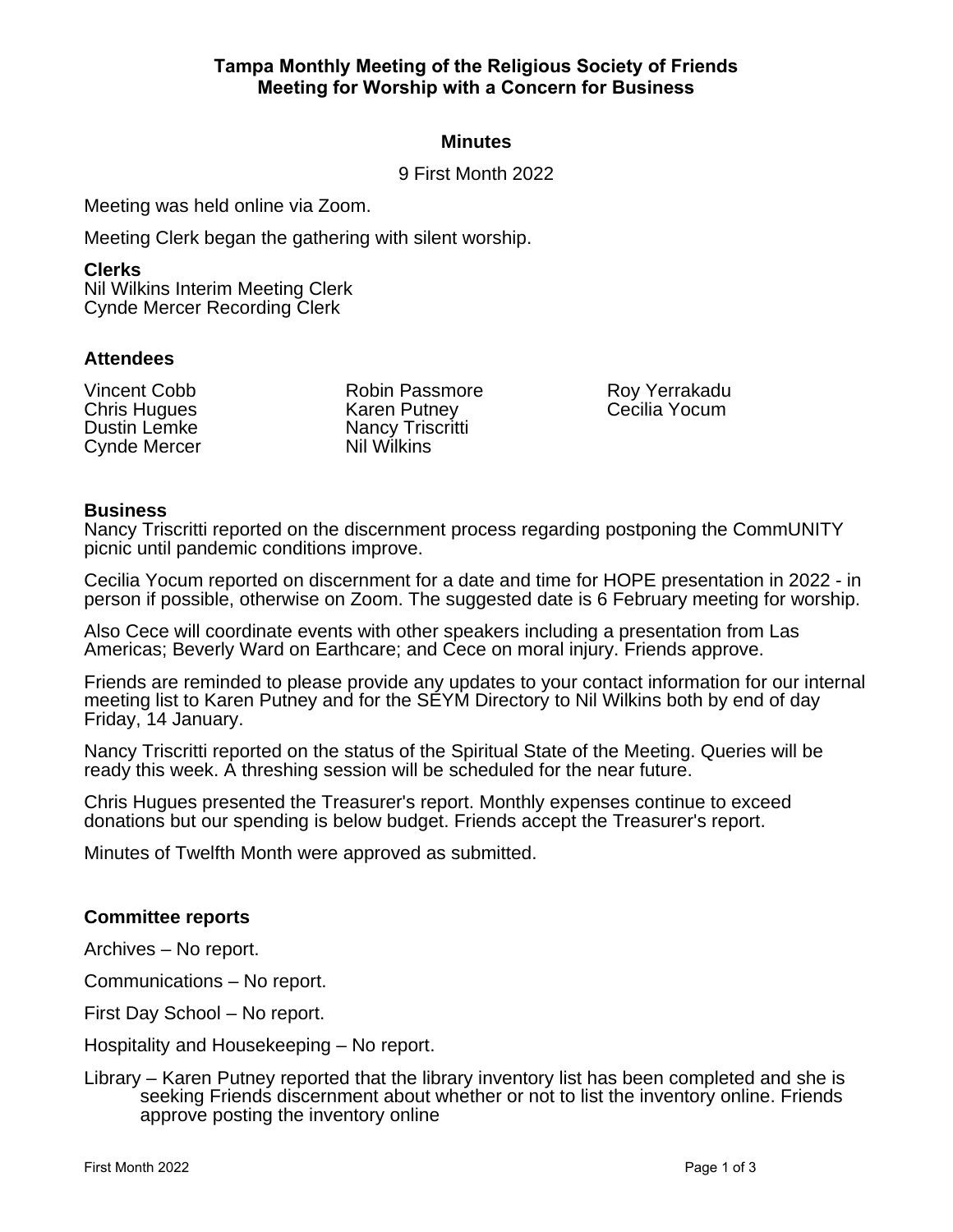### **Tampa Monthly Meeting of the Religious Society of Friends Meeting for Worship with a Concern for Business**

Membership Recorder – No report.

Ministry and Counsel – Nancy Triscritti reported that the Adult First Day Program will begin again on 23 January.

Naming – No report.

Nominating – Chris Hugues brought forth the reworked committee (umbrella) structure from the nominating committee. Each committee, except ministry and counsel, would operate under the committee of the whole. Friends approve of this new committee structure and of the Nominating Committee moving forward with the first reading of their nominations. See Appendix A.

Peace and Social Concerns – No report.

Property – Chris Hugues reported that the two workdays were successful and accomplished a lot. The water heater timer has been replaced with a switch. The thermostat in the front building has been replaced with a smart thermostat. The search for display banners continues.

Way Forward Committee – The committee will begin meeting again on 19 January.

## **Events**

See TampaFriends.org for dates and details.

- 16 January Winter Interim Business Meeting/Michener Lecture; register online at https://seymquakers.formstack.com/forms/winter\_2022\_ec\_ibm\_and\_mich ener\_lecture
- 6 February HOPE presentation at 11:30 am
- 27 February Zoom presentation by Sarah Woodard of Jubilee House Community, after meeting for worship at 11:30 am

Closing worship